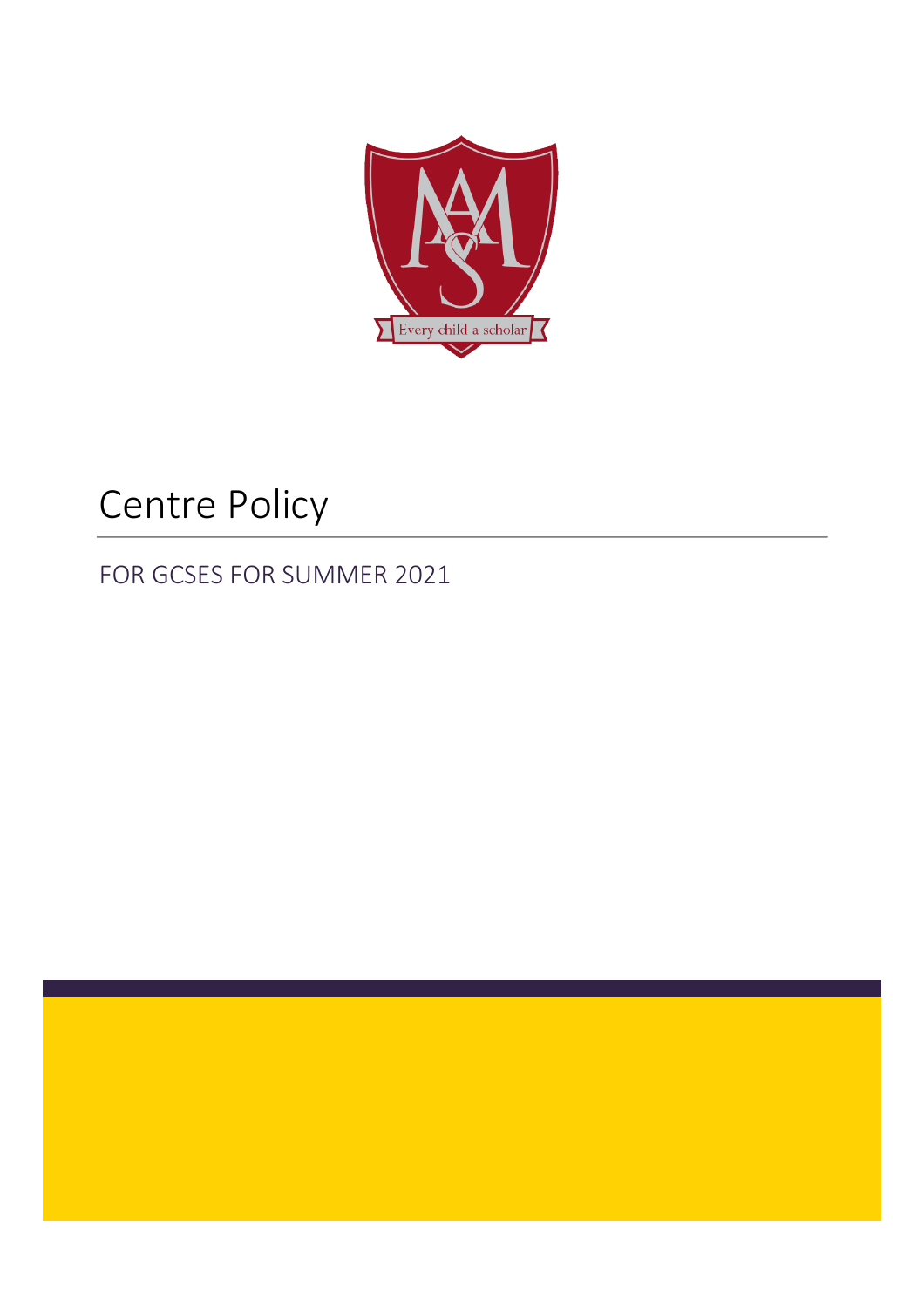

## Centre Policy for determining teacher assessed grades – summer 2021: Arts and Media Islington

## Statement of intent

This section outlines the purpose of this document in relation to our centre.

#### **Statement of Intent**

This section provides details of the purpose of this document, as appropriate to our centre:

*The purpose of this policy is:*

- *To ensure that teacher assessed grades are determined fairly, consistently, free from bias and effectively within and across departments.*
- *To ensure the operation of effective processes with clear guidelines and support for staff.*
- *To ensure that all staff involved in the processes clearly understand their roles and responsibilities.*
- *To support teachers to take evidence-based decisions in line with Joint Council for Qualifications guidance.*
- *To ensure the consideration of historical centre data in the process, and the appropriate decision making in respect of, teacher assessed grades.*
- *To support a high standard of internal quality assurance in the allocation of teacher assessed grades.*
- *To support our centre in meeting its obligations in relation to equality legislation.*
- *To ensure our centre meets all requirements set out by the Department of Education, Ofqual, the Joint Council for Qualifications and awarding organisations for Summer 2021 qualifications.*
- *To ensure the process for communicating to candidates and their parents/carers how they will be assessed is clear, in order to give confidence.*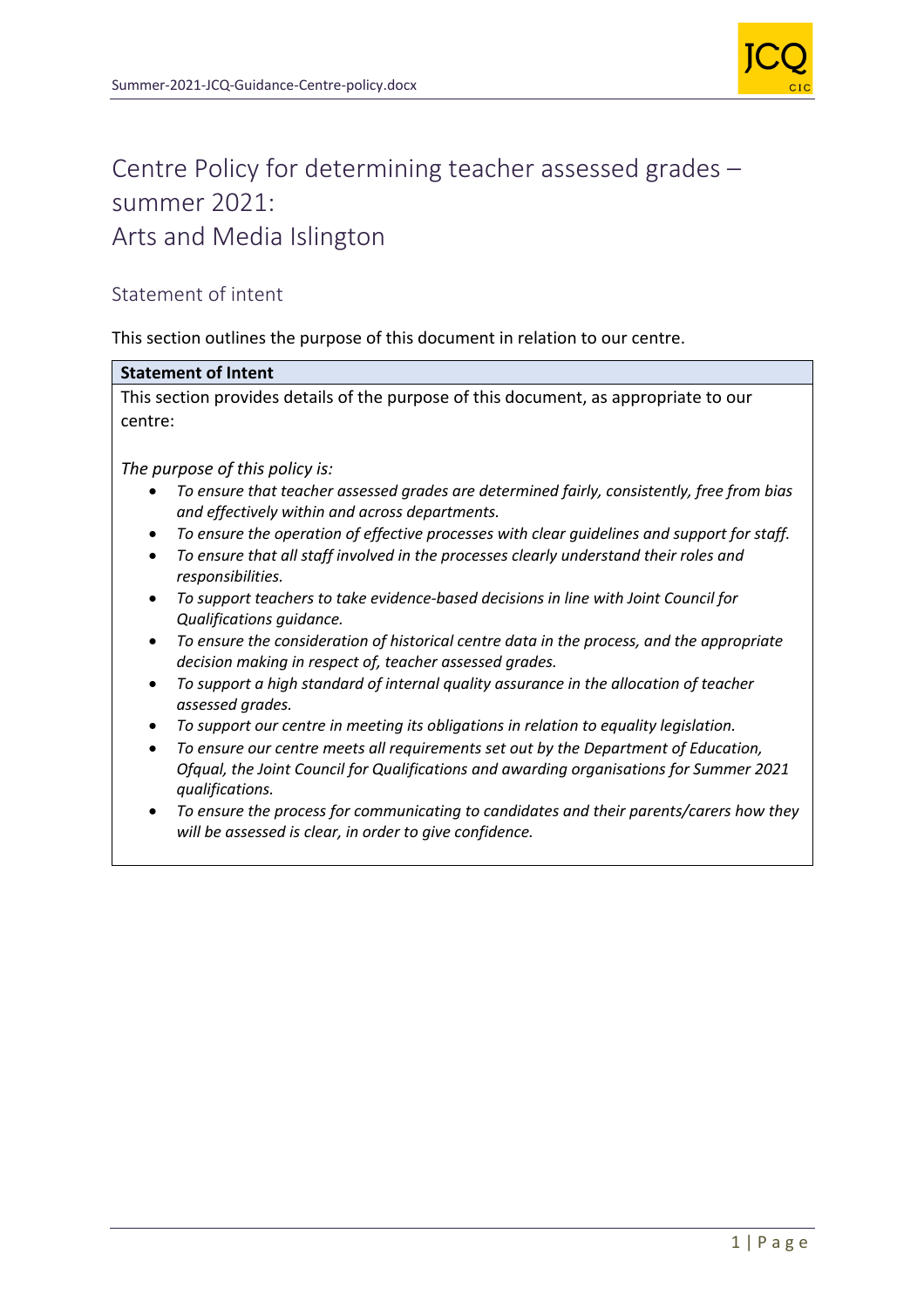

## Roles and responsibilities

This section of our Centre Policy outlines the personnel in our centre who have specific roles and responsibilities in the process of determining teacher assessed grades this year.

#### **Roles and Responsibilities**

This section gives details of the roles and responsibilities within our centre:

#### *Head of Centre*

- *Our Head of Centre, Susan Service will be responsible for approving our policy for determining teacher assessed grades.*
- *Our Head of Centre has overall responsibility for the Arts and Media Islington as an examinations centre and will ensure that clear roles and responsibilities of all staff are defined.*
- *Our Head of Centre will confirm that teacher assessed grade decisions represent the academic judgement made by teachers and that the checks in place ensure these align with the guidance on standards provided by awarding organisations.*
- *Our Head of Centre will ensure a robust internal quality assurance process has been produced and signed-off in advance of results being submitted.*

#### *Senior Leadership Team and Heads of Department*

*Our Senior Leadership Team and Heads of Departments will:*

- *provide training and support to our other staff.*
- *support the Head of Centre in the quality assurance of the final teacher assessed grades.*
- *ensure an effective approach within and across departments and authenticating the preliminary outcome from single teacher subjects.*
- *be responsible for ensuring staff have a clear understanding of the internal and external quality assurance processes and their role within it.*
- *ensure that all teachers within their department make consistent judgements about student evidence in deriving a grade.*
- *ensure all staff conduct assessments under the appropriate levels of control with reference to guidance provided by the Joint Council for Qualifications.*
- *ensure teachers have the information required to make accurate and fair judgments.*
- *ensure that a Head of Department Checklist is completed for each qualification that they are submitting.*

## *Teachers/ Specialist Teachers / SENCo*

*Our teachers, specialist teachers and SENCo will:*

- *ensure they conduct assessments under our centre's appropriate levels of control and have sufficient evidence, in line with this Centre Policy and guidance from the Joint Council for Qualifications, to provide teacher assessed grades for each student they have entered for a qualification.*
- *ensure that the teacher assessed grade they assign to each student is a fair, valid and reliable reflection of the assessed evidence available for each student.*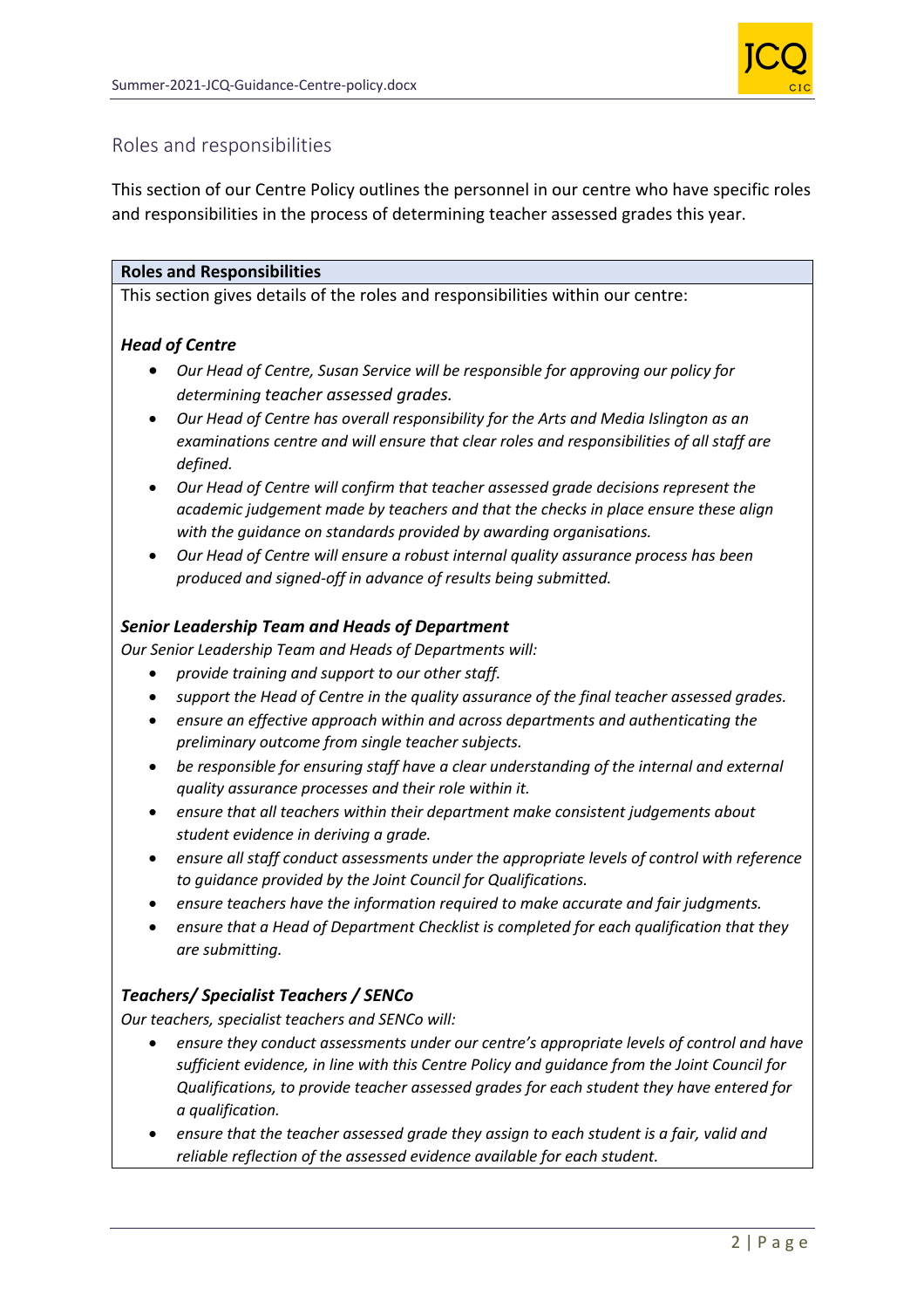

- *make judgements based on what each student has been taught and what they have been assessed on, as outlined in the section on grading in the main JCQ guidance.*
- *produce an Assessment Record for each subject cohort, that includes the nature of the assessment evidence being used, the level of control for assessments considered, and any other evidence that explains the determination of the final teacher assessed grades. Any necessary variations for individual students will also be recorded.*
- *securely store and be able to retrieve sufficient evidence to justify their decisions.*

## *Examinations Officer*

*Our Examinations Officer will:*

• *be responsible for the administration of our final teacher assessed grades and for managing the post-results services.*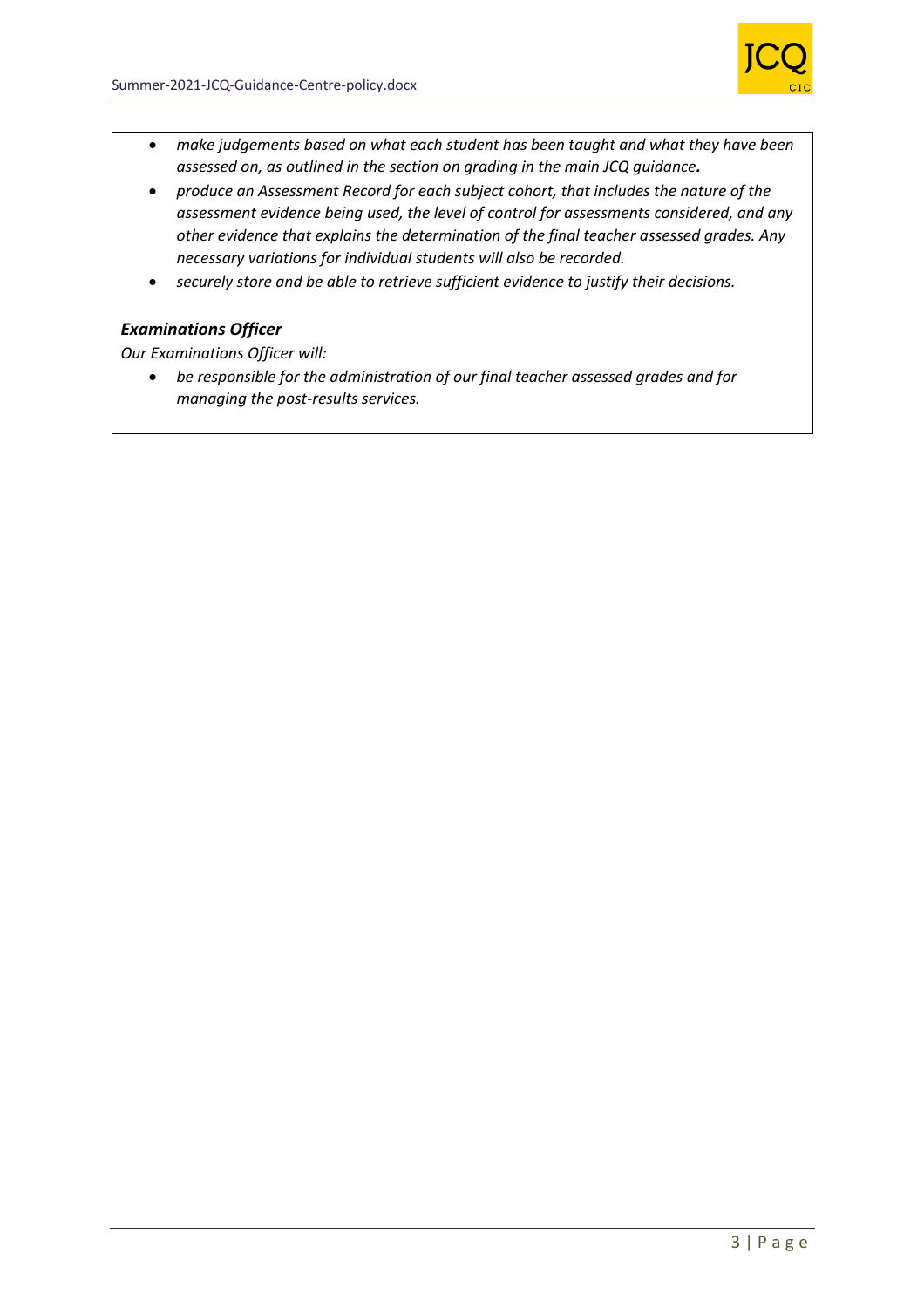

## Training, support and guidance

This section of our Centre Policy outlines the training, support and guidance that our centre will provide to those determining teacher assessed grades this year.

#### **Training**

This section provides details of the approach our centre will take to *training, support and guidance in determining teacher assessed grades this year*

- *Teachers involved in determining grades in our centre will attend any centre-based training to help achieve consistency and fairness to all students.*
- *Teachers will engage fully with all training and support that has been provided by the Joint Council for Qualifications and the awarding organisations.*

#### **Support for Newly Qualified Teachers and teachers less familiar with assessment**

This section provides details of our approach to *training, support and guidance for newly qualified teachers and teachers less familiar with assessment*

- *We will provide mentoring from experienced teachers to NQTs and teachers less familiar with assessment.*
- *We will put in place additional internal reviews of teacher assessed grades for NQTs and other teachers as appropriate.*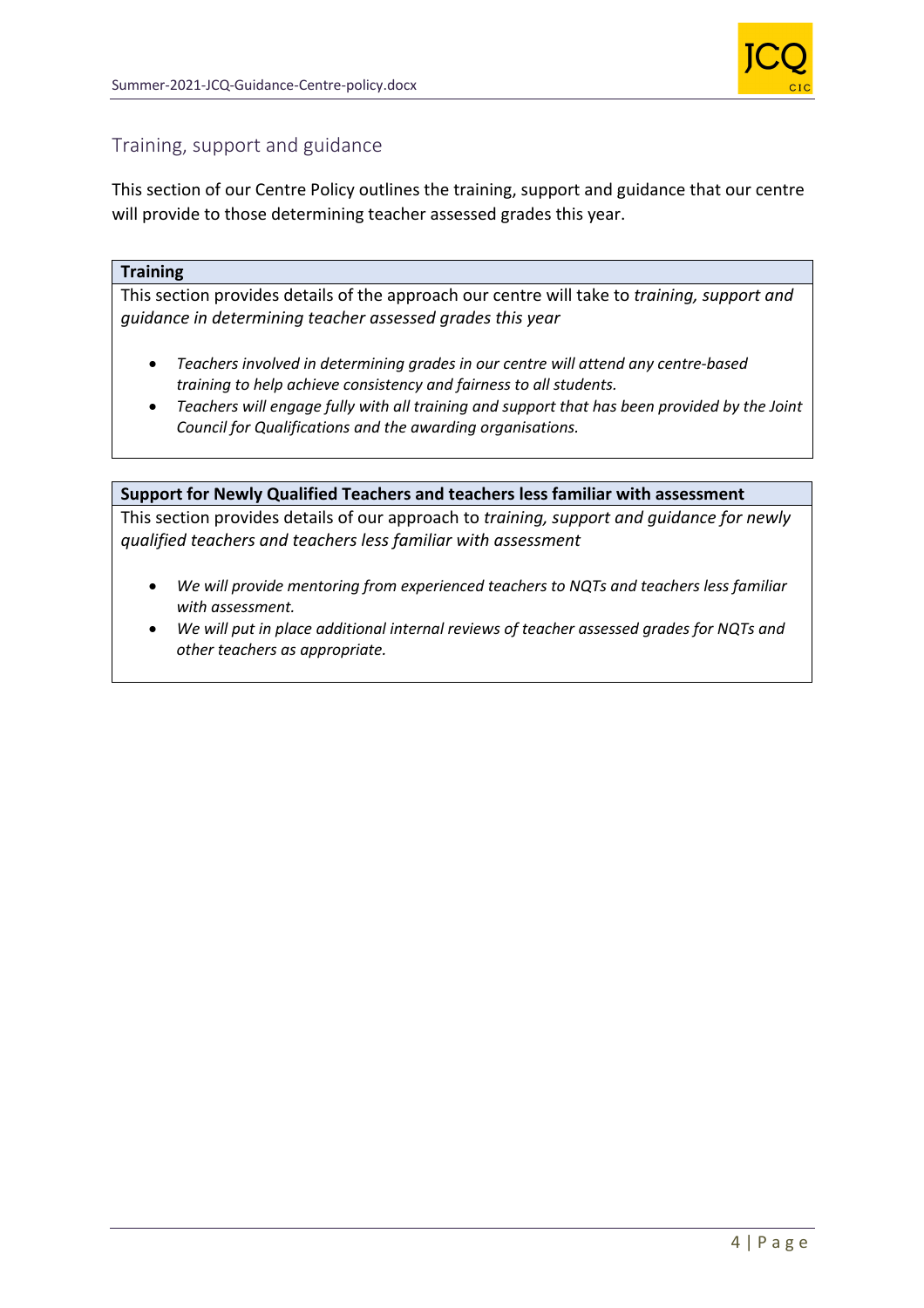

## Use of appropriate evidence

This section of our Centre Policy indicates how our centre will give due regard to the section in the JCQ guidance entitled: *Guidance on grading for teachers*.

| A. Use of evidence                                                                                                                                                                                                                                           |
|--------------------------------------------------------------------------------------------------------------------------------------------------------------------------------------------------------------------------------------------------------------|
| This section gives details in relation to our use of evidence for Evidence Pillars 1-4                                                                                                                                                                       |
| Teachers making judgements will have regard to the Ofqual Head of Centre guidance on<br>$\bullet$<br>recommended evidence, and further guidance provided by awarding organisations.                                                                          |
| All candidate evidence used to determine teacher assessed grades, and associated<br>$\bullet$<br>documentation, will be retained and made available for the purposes of external quality<br>assurance and appeals.                                           |
| We will be using student work produced in response to assessment materials provided by<br>$\bullet$<br>our awarding organisation(s), including groups of questions, past papers or similar<br>materials such as practice or sample papers.                   |
| We will use non-exam assessment work (often referred to as coursework), even if this has<br>$\bullet$<br>not been fully completed.                                                                                                                           |
| We will use student work produced in centre-devised tasks that reflect the specification,<br>$\bullet$<br>that follow the same format as awarding organisation materials, and have been marked in<br>a way that reflects awarding organisation mark schemes. |
| We will use substantial class or homework (including work that took place during remote<br>٠<br>learning).                                                                                                                                                   |
| We will use internal tests taken by pupils.                                                                                                                                                                                                                  |
| We will use mock exams taken over the course of study.<br>$\bullet$                                                                                                                                                                                          |
| We will use records of a student's capability and performance over the course of study in<br>$\bullet$<br>performance-based subjects such as music, drama and PE.                                                                                            |
| We provide further detail in the following areas:                                                                                                                                                                                                            |
| <b>Additional Assessment Materials</b>                                                                                                                                                                                                                       |
| We will use additional assessment materials to give students the opportunity to show<br>what they know, understand or can do in an area of content that has been taught but not<br>yet assessed.                                                             |
| We will use additional assessment materials to give students an opportunity to show<br>improvement, for example, to validate or replace an existing piece of evidence.                                                                                       |
| We will use additional assessment materials to support consistency of judgement between<br>teachers or classes by giving everyone the same task to complete.                                                                                                 |
| We will combine and/or remove elements of questions where, for example, a multi-part<br>question includes a part which focuses on an element of the specification that hasn't been<br>taught.                                                                |
|                                                                                                                                                                                                                                                              |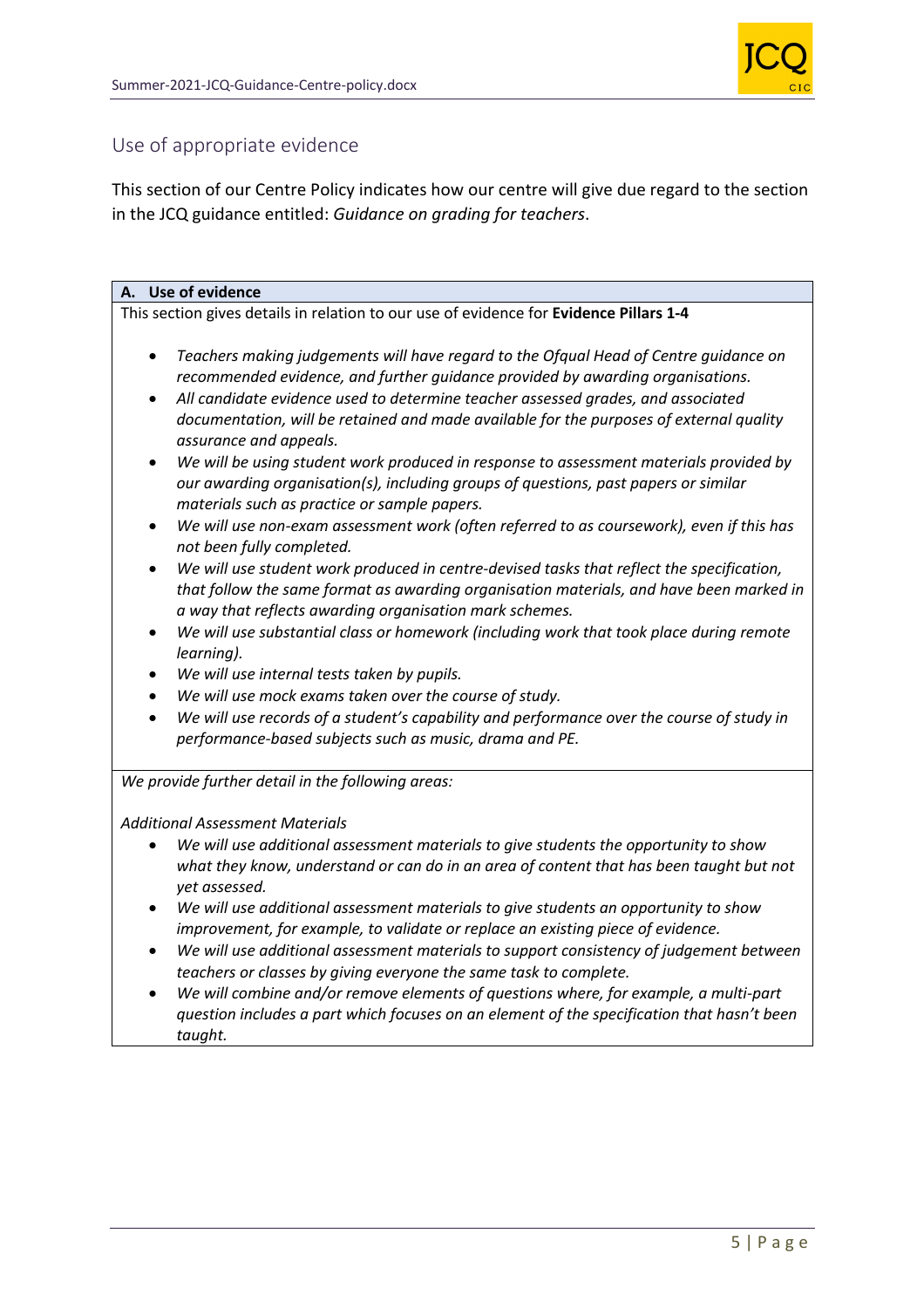

*Our centre will ensure the appropriateness of evidence and balance of evidence in arriving at grades in the following ways:*

- *We will consider the level of control under which an assessment was completed, for example, whether the evidence was produced under high control and under supervision or at home.*
- *We will ensure that we are able to authenticate the work as the student's own, especially where that work was not completed within the school.*
- *We will consider the limitations of assessing a student's performance when using assessments that have been completed more than once, or drafted and redrafted, where this is not a skill being assessed.*
- *We will consider the specification and assessment objective coverage of the assessment.*
- *We will consider the depth and breadth of knowledge, understanding and skills assessed, especially higher order skills within individual assessments.*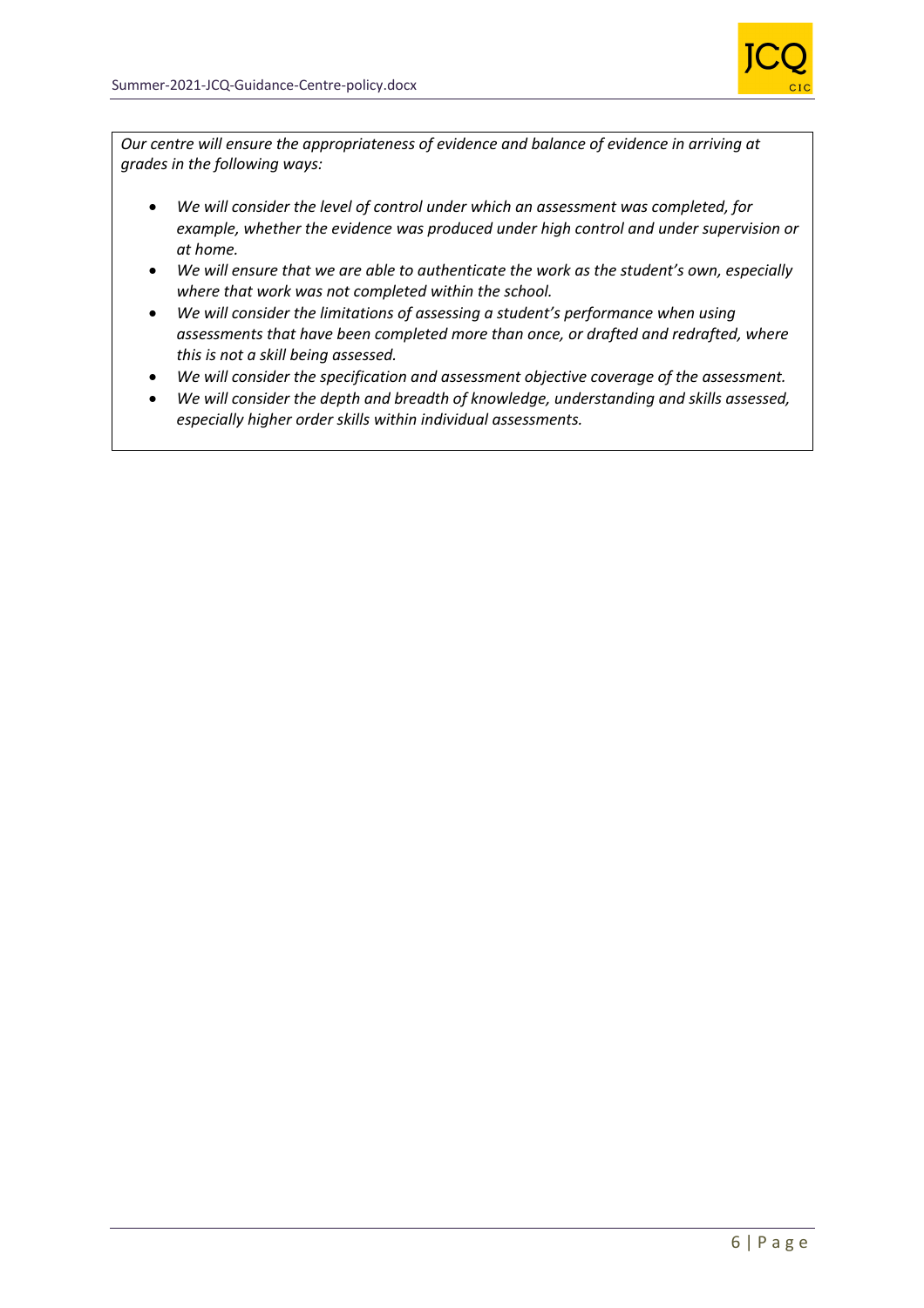

## Determining teacher assessed grades

*This section of our Centre Policy outlines the approach our centre will take to awarding teacher assessed grades.*

#### **Awarding teacher assessed grades based on evidence**

We give details here of our centre's approach to awarding teacher assessed grades*.*

- *Our teachers will determine grades based on evidence which is commensurate with the standard at which a student is performing, i.e. their demonstrated knowledge, understanding and skills across the content of the course they have been taught.*
- *Our teachers will record how the evidence was used to arrive at a fair and objective grade, which is free from bias.*
- *Our teachers will complete SIMS marksheets with comments to populate an Assessment Record for each student in the subject cohort and will share this with their Head of Department. Any necessary variations for individual students will also be shared.*
- *Our Heads of Department will complete a TAG Rationale which will include an Assessment Overview.*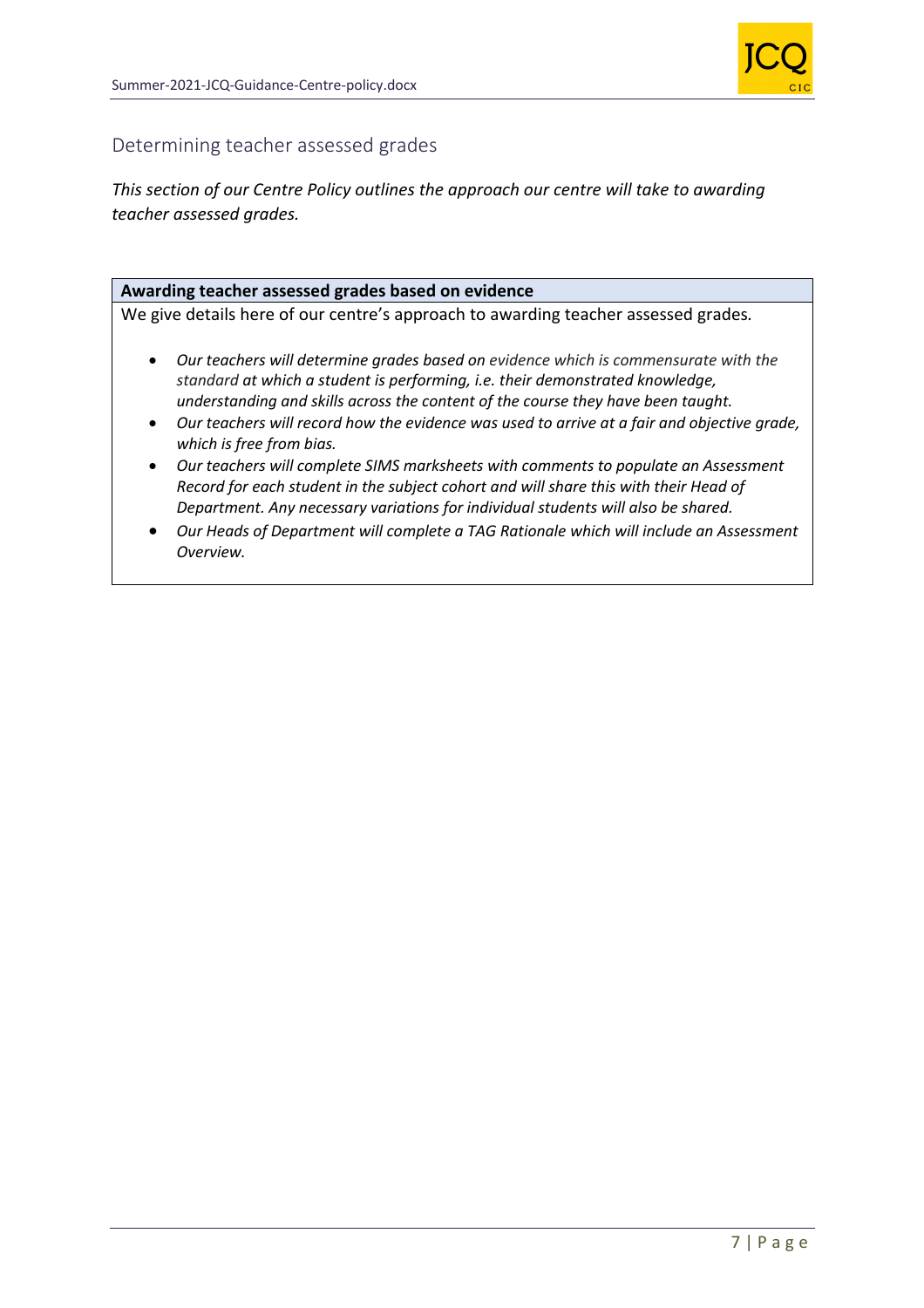

## Internal quality assurance

This section of our Centre Policy outlines the approach our centre will take to ensure internal standardisation of teacher assessed grades, to ensure consistency, fairness and objectivity of decisions.

#### *Head of Centre Internal Quality Assurance and Declaration*

#### **Internal quality assurance**

This section gives details of our approach to internal standardisation, within and across subject departments.

- *We will ensure that all teachers involved in deriving teacher assessed grades read and understand this Centre Policy document.*
- *In subjects where there is more than one teacher and/or class in the department, we will ensure that our centre carries out an internal standardisation process.*
- *We will ensure that all teachers are provided with training and support to ensure they take a consistent approach to:*
	- o *Arriving at teacher assessed grades*
	- o *Marking of evidence*
	- o *Reaching a holistic grading decision*
	- o *Applying the use of grading support and documentation*
- *We will conduct internal standardisation across all grades.*
- *We will ensure that the Assessment Record will form the basis of internal standardisation and discussions across teachers to agree the awarding of teacher assessed grades.*
- *Where necessary, we will review and reflect on individual grading decisions to ensure alignment with the standards as outlined by our awarding organisation(s).*
- *Where appropriate, we will amend individual grade decisions to ensure alignment with the standards as outlined by our awarding organisation(s).*
- *Where there is only one teacher involved in marking assessments and determining grades, then the output of this activity will be reviewed by an appropriate member of staff within the centre.*
	- o *This will be Julia Stubbs.*
- *In respect of equality legislation, we will consider the range of evidence for students of different protected characteristics that are included in our internal standardisation.*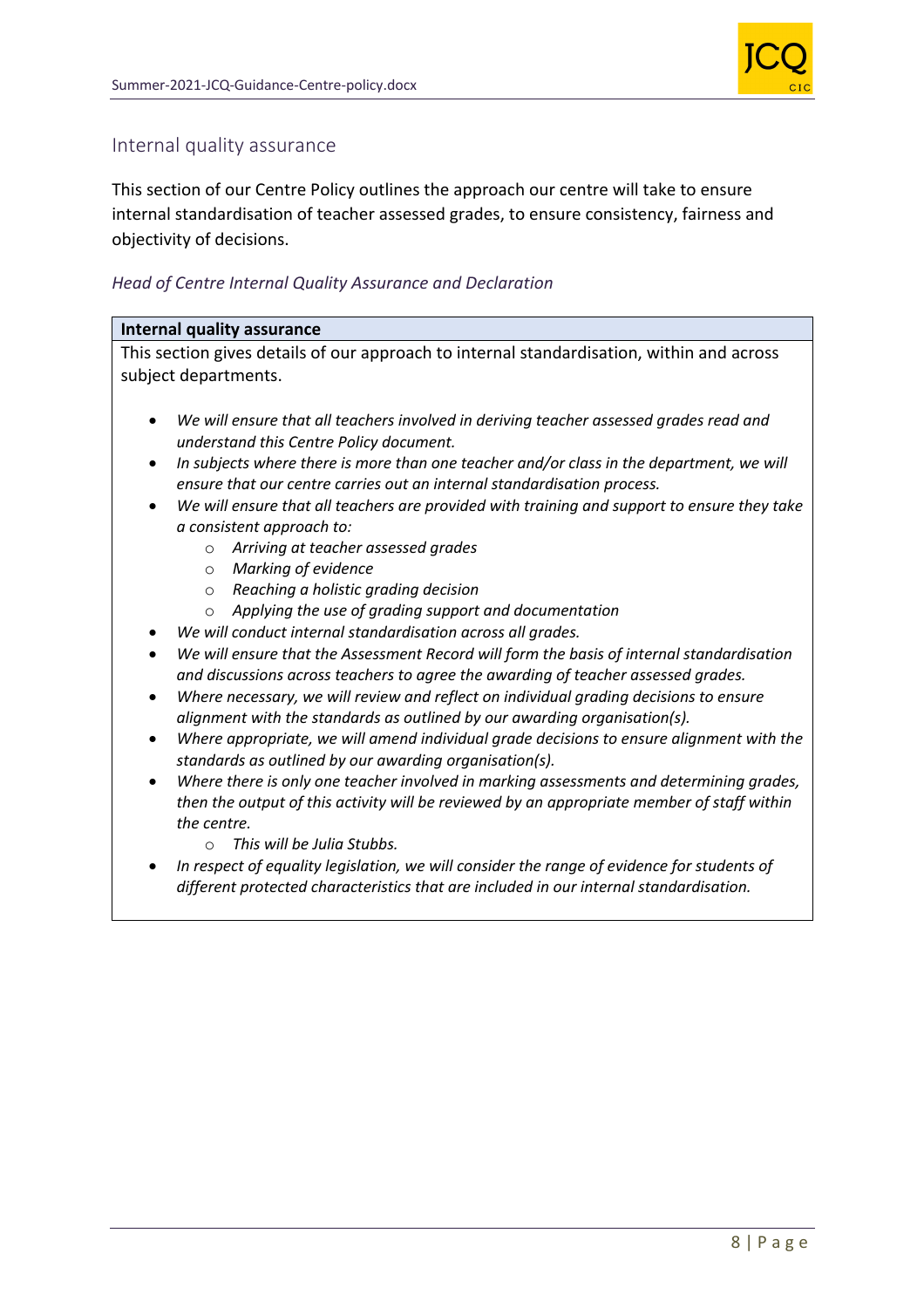

## Comparison of teacher assessed grades to results for previous cohorts

This section of our Centre Policy outlines the approach we will take to compare our teacher assessed grades in 2021 with results from previous cohorts.

#### **Comparison of Teacher Assessed Grades to results for previous cohorts**

This section gives details of our internal process to ensure a comparison of teacher assessed grades at qualification level to results for previous cohorts in our centre taking the same qualification.

- *We will compile information on the grades awarded to our students in past June series in which exams took place (e.g. 2017 - 2019).*
- *We will consider the size of our cohort from year to year.*
- *We will consider the stability of our centre's overall grade outcomes from year to year.*
- *We will consider both subject and centre level variation in our outcomes during the internal quality assurance process.*
- *We will prepare a succinct narrative on the outcomes of the review against historic data which, in the event of significant divergence from the qualifications-levels profiles attained in previous examined years, which address the reasons for this divergence. This commentary will be available for subsequent review during the QA process.*

*This section gives details of the approach our centre will follow if our initial teacher assessed grades for a qualification are viewed as overly lenient or harsh compared to results in previous years.*

- *We will compile historical data giving appropriate regard to potential mixtures of A\*-G and 9-1 grades in GCSEs. Where required, we will use the Ofqual guidance to convert legacy grades into the new 9 to 1 scale.*
- *We will bring together other data sources that will help to quality assure the grades we intend to award in 2021.*

*This section gives details of changes in our cohorts that need to be reflected in our comparisons.* 

• *We will omit subjects that we no longer offer from the historical data.*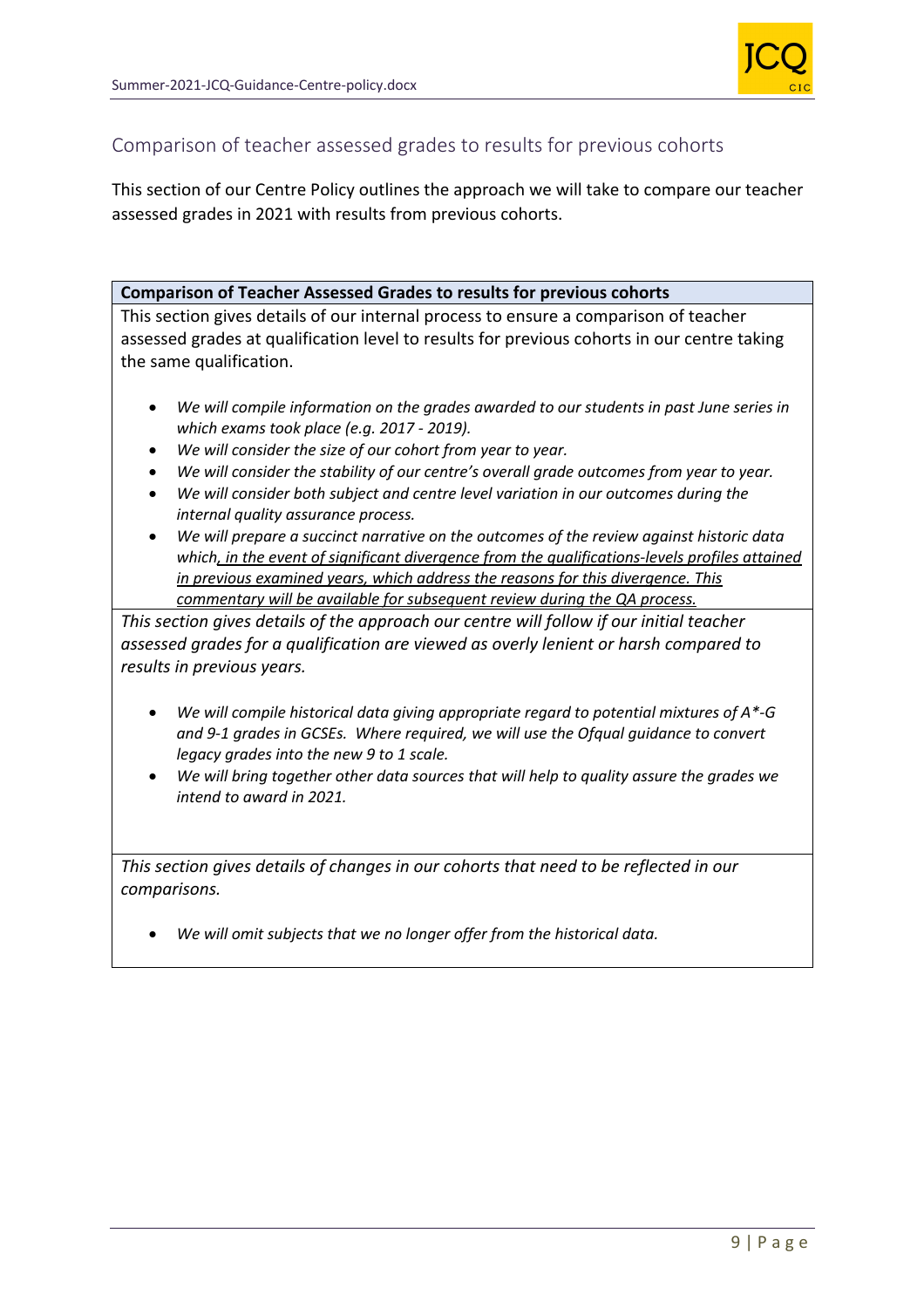

## Access Arrangements and Special Considerations

This section of our Centre Policy outlines the approach our centre will take to provide students with appropriate access arrangements and take into account mitigating circumstances in particular instances.

## **Reasonable adjustments and mitigating circumstances (special consideration)**

This section gives details of our approach to access arrangements and mitigating circumstances (special consideration).

- *Where students have agreed access arrangements or reasonable adjustments (for example a reader or scribe) we will make every effort to ensure that these arrangements are in place when assessments are being taken.*
- *Exam Access Arrangements are indicated on all SIMS TAG Subject Marksheets.*
- *Where an assessment has taken place without an agreed reasonable adjustment or access arrangement, we will remove that assessment from the basket of evidence and alternative evidence obtained.*
- *Where illness or other personal circumstances might have affected performance in assessments used in determining a student's standard of performance, we will take account of this when making judgements. This is also recorded on the SIMS TAG Marksheets.*
- *We will record, as part of the Assessment Record, how we have incorporated any necessary variations to take account of the impact of illness or personal circumstances on the performance of individual students in assessments.*
- *To ensure consistency in the application of Special Consideration, we will ensure all teachers have read and understood the document: JCQ – A guide to the special consideration process, with effect from 1 September 2020*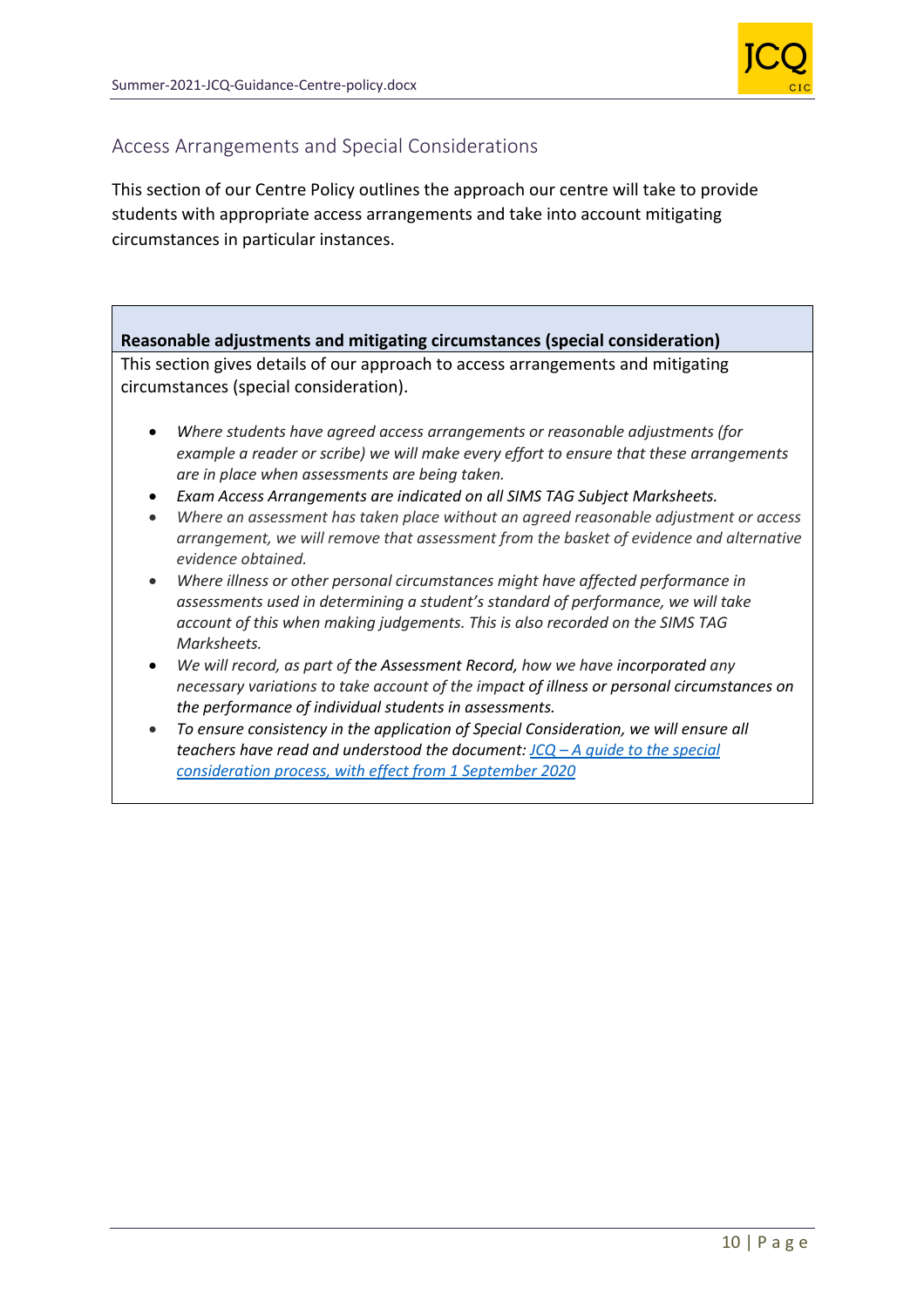

## Addressing disruption/differential lost learning (DLL)

#### B. **Addressing Disruption/Differentiated Lost Learning (DLL)**

This section gives details of our approach to address disruption or differentiated lost teaching.

• Teacher assessed grades will be determined based on evidence of the content that has been taught and assessed for each student.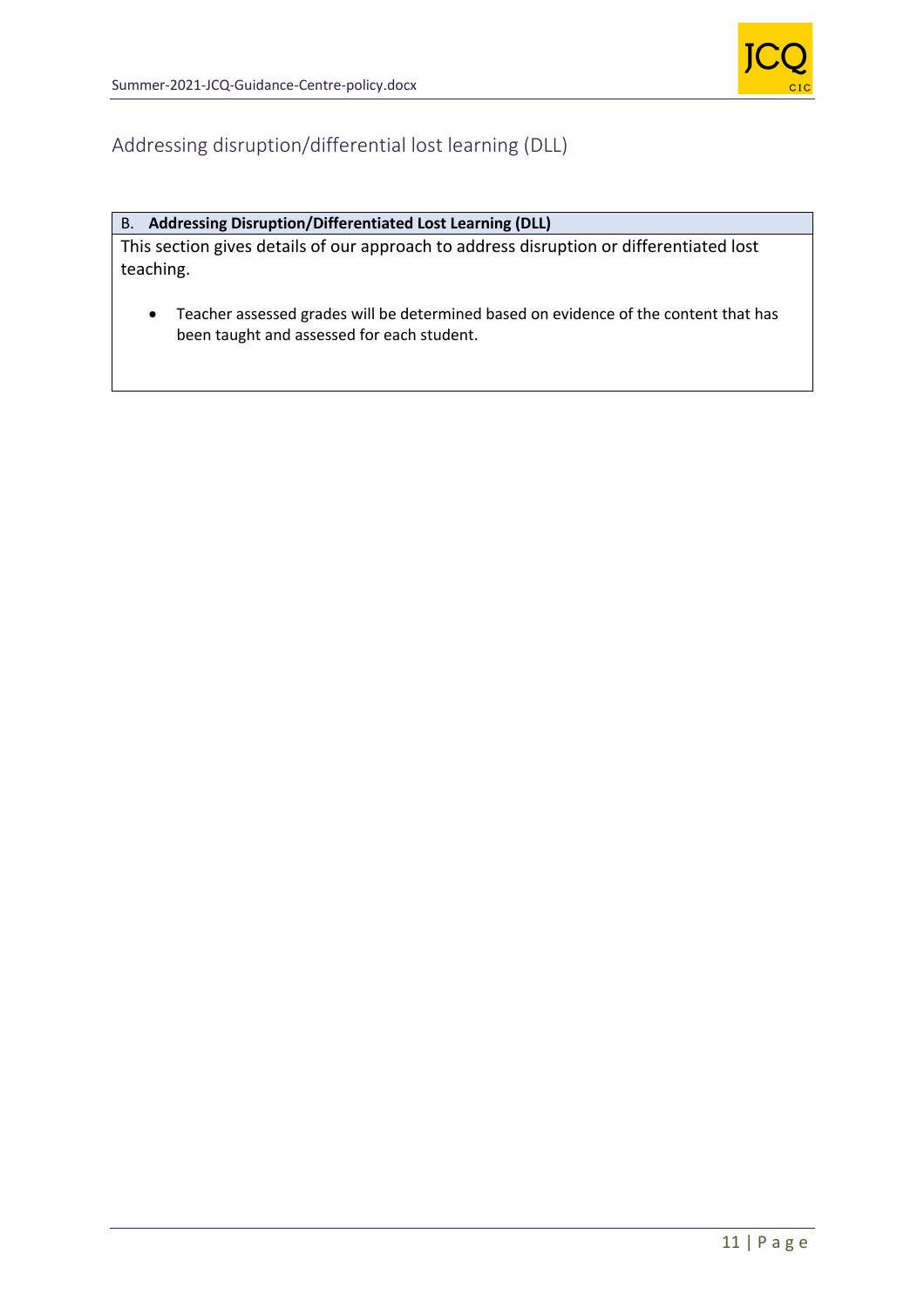

## **Objectivity**

This section of our Centre Policy outlines the arrangements in place to ensure objectivity of decisions.

## **Objectivity**

This section gives a summary of the arrangements in place within our centre in relation to objectivity.

*Staff will fulfil their duties and responsibilities in relation to relevant equality and disability legislation.*

*Senior Leaders, Heads of Department and Centre will consider:*

- *sources of unfairness and bias (situations/contexts, difficulty, presentation and format, language, conditions for assessment, marker preconceptions);*
- *how to minimise bias in questions and marking and hidden forms of bias); and*
- *bias in teacher assessed grades.*

*To ensure objectivity, all staff involved in determining teacher assessed grades will be made aware that:*

- *unconscious bias can skew judgements;*
- *the evidence presented should be valued for its own merit as an indication of performance and attainment;*
- *teacher assessed grades should not be influenced by candidates' positive or challenging personal circumstances, character, behaviour, appearance, socio-economic background, or protected characteristics;*
- *unconscious bias is more likely to occur when quick opinions are formed; and*

*Our internal standardisation process will help to ensure that there are different perspectives to the quality assurance process.*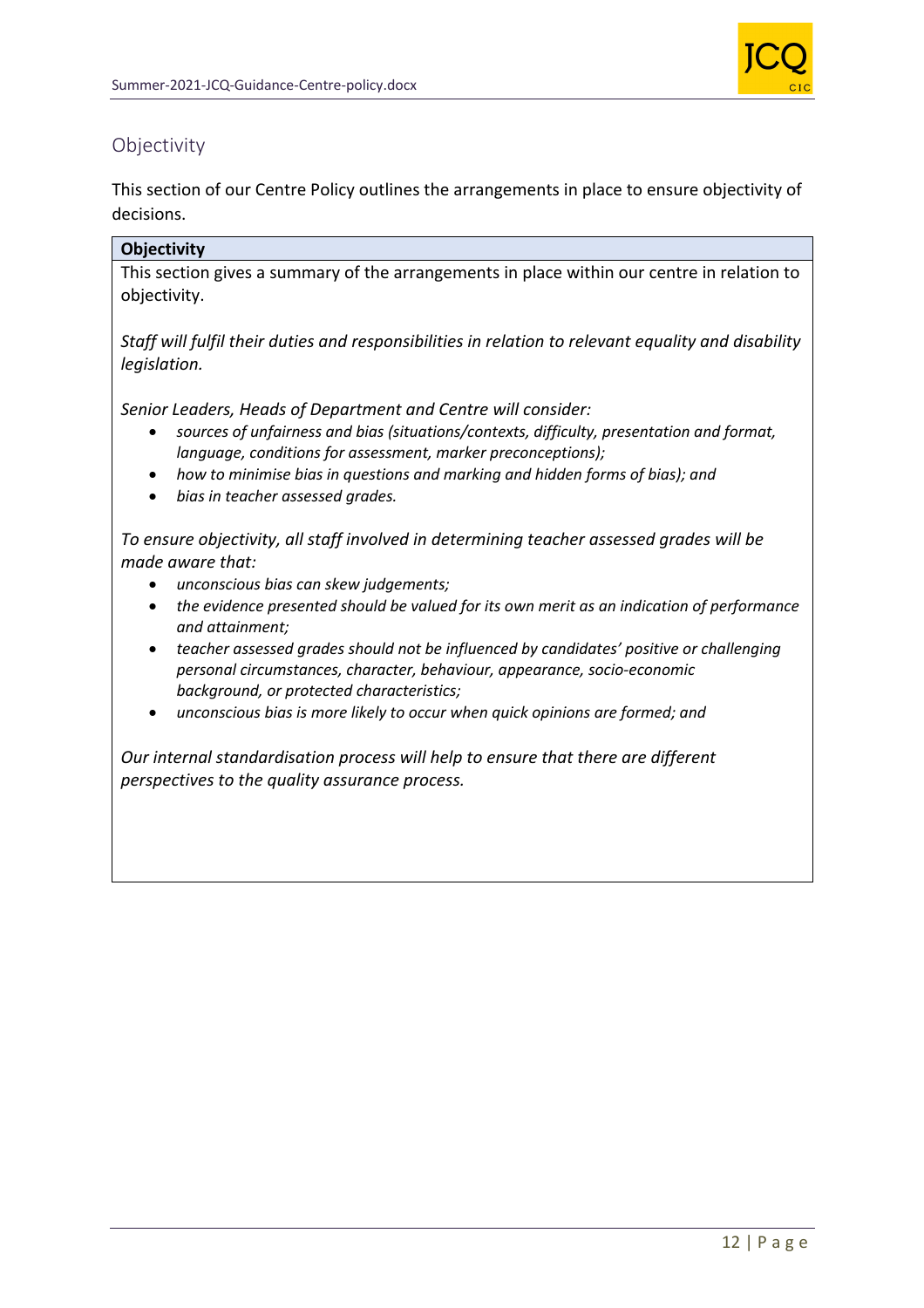

## Recording decisions and retention of evidence and data

This section of our Centre Policy outlines our arrangements to recording decisions and to retaining evidence and data.

#### **C. Recording Decisions and Retention of Evidence and Data**

This section outlines our approach to recording decisions and retaining evidence and data.

*We will ensure that teachers and Heads of Departments maintain records that show how the teacher assessed grades process operated, including the rationale for decisions in relation to individual marks/grades.* 

- *We will ensure that evidence is maintained across a variety of tasks to develop a holistic view of each student's demonstrated knowledge, understanding and skills in the areas of content taught.*
- *We will put in place recording requirements for the various stages of the process to ensure the accurate and secure retention of the evidence used to make decisions.*
- *We will comply with our obligations regarding data protection legislation.*
- *We will ensure that the grades accurately reflect the evidence submitted.*
- *We will ensure that evidence is retained electronically or on paper in a secure centre-based system that can be readily shared with our awarding organisation(s).*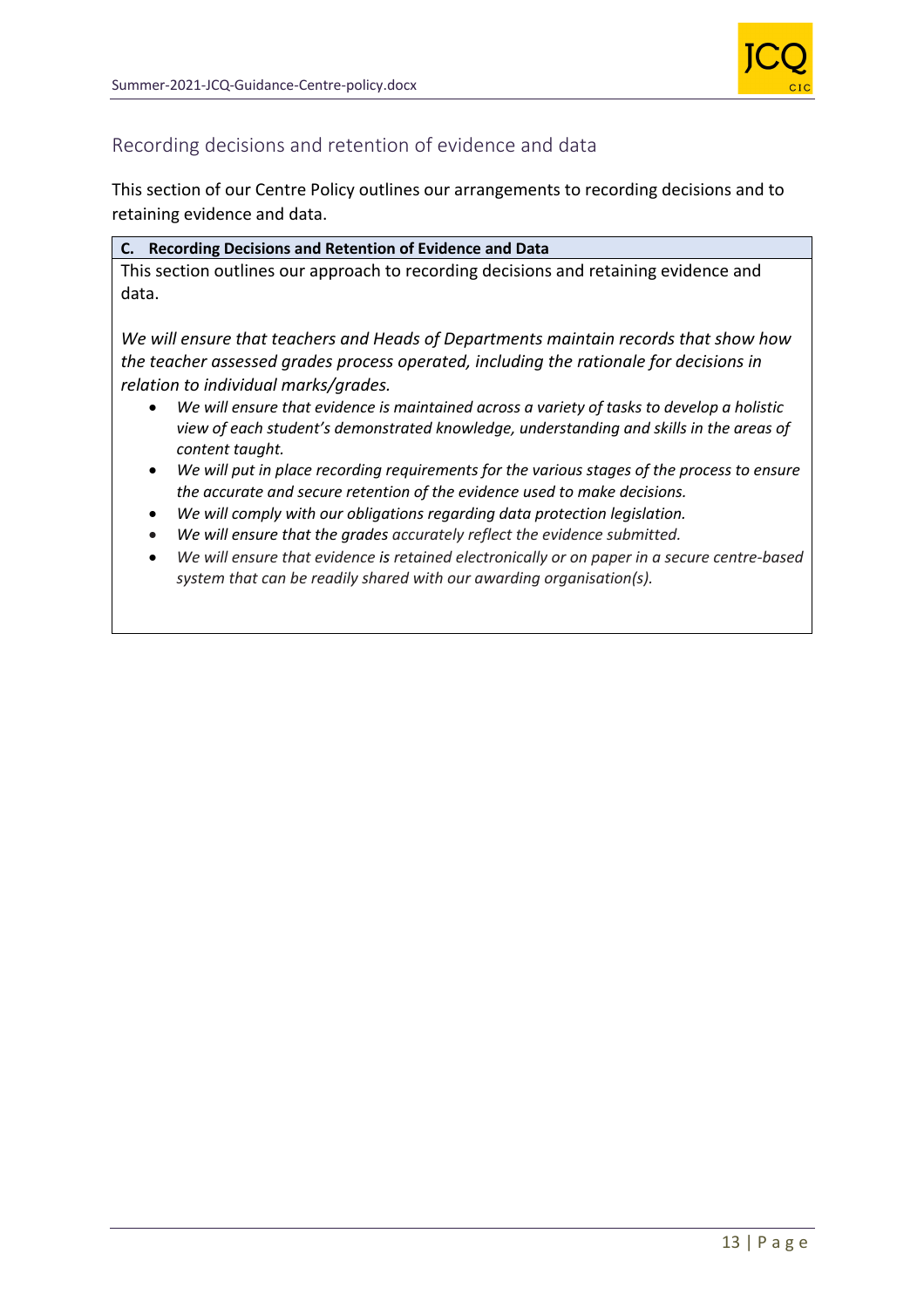

## Authenticating evidence

#### **D. Authenticating evidence**

This section of our Centre Policy details the mechanisms in place to ensure that teachers are confident in the authenticity of evidence, and the process for dealing with cases where evidence is not thought to be authentic.

- *Robust mechanisms, which will include:*
	- *Blind marking of mock examinations*
	- *Blind moderation*
	- *Plagiarism checkers*
	- *Shadow papers*

*This will be in place to ensure that teachers are confident that work used as evidence is the students' own and that no inappropriate levels of support have been given to students to complete it, either within the centre or with external tutors.* 

• *It is understood that awarding organisations will investigate instances where it appears evidence is not authentic. We will follow all guidance provided by awarding organisations to support these determinations of authenticity.*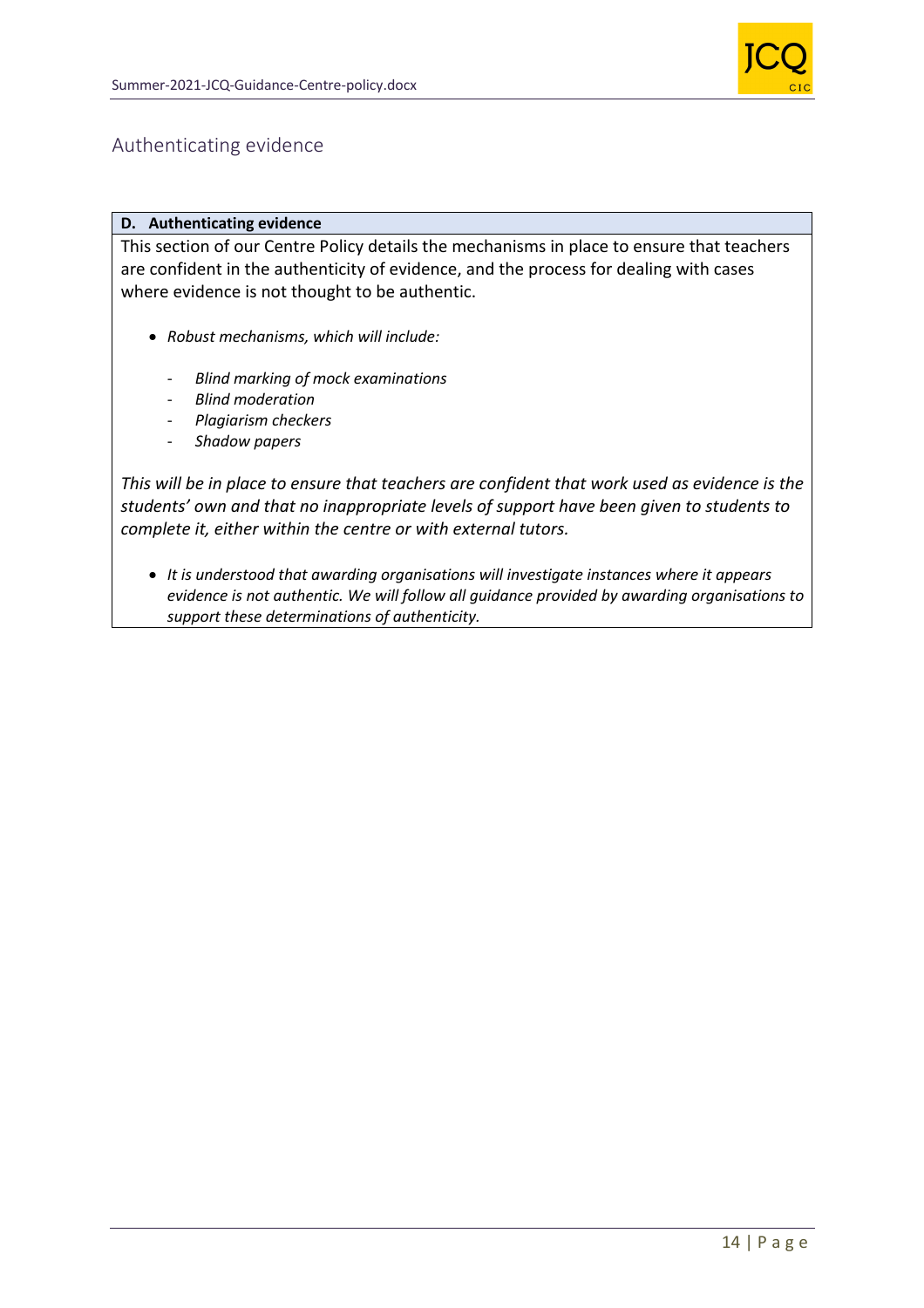

## Confidentiality, malpractice and conflicts of interest

## *Confidentiality*

*This section of our Centre Policy outlines the measures in place to ensure the confidentiality of the grades our centre determines, and to make students aware of the range of evidence on which those grades will be based.*

#### **A. Confidentiality**

*This section details the measures in place in our centre to maintain the confidentiality of grades, while sharing information regarding the range of evidence on which the grades will be based.* 

- *All staff involved have been made aware of the need to maintain the confidentiality of teacher assessed grades.*
- *All teaching staff have been briefed on the requirement to share details of the range of evidence on which students' grades will be based, while ensuring that details of the final grades remain confidential.*
- *Relevant details from this Policy, including requirements around sharing details of evidence and the confidentiality requirements, have been shared with parents/guardians.*

## *Malpractice*

This section of our Centre Policy outlines the measures in place to prevent malpractice and other breaches of exam regulations, and to deal with such cases if they occur.

#### **B. Malpractice**

*This section details the measures in place in our centre to prevent malpractice and, where that proves impossible, to handle cases in accordance with awarding organisation requirements.*

- *Our general centre policies regarding malpractice, maladministration and conflicts of interest have been reviewed to ensure they address the specific challenges of delivery in Summer 2021.*
- *All staff involved have been made aware of these policies, and have received training in them as necessary.*
- *All staff involved have been made aware of the specific types of malpractice which may affect the Summer 2021 series including:*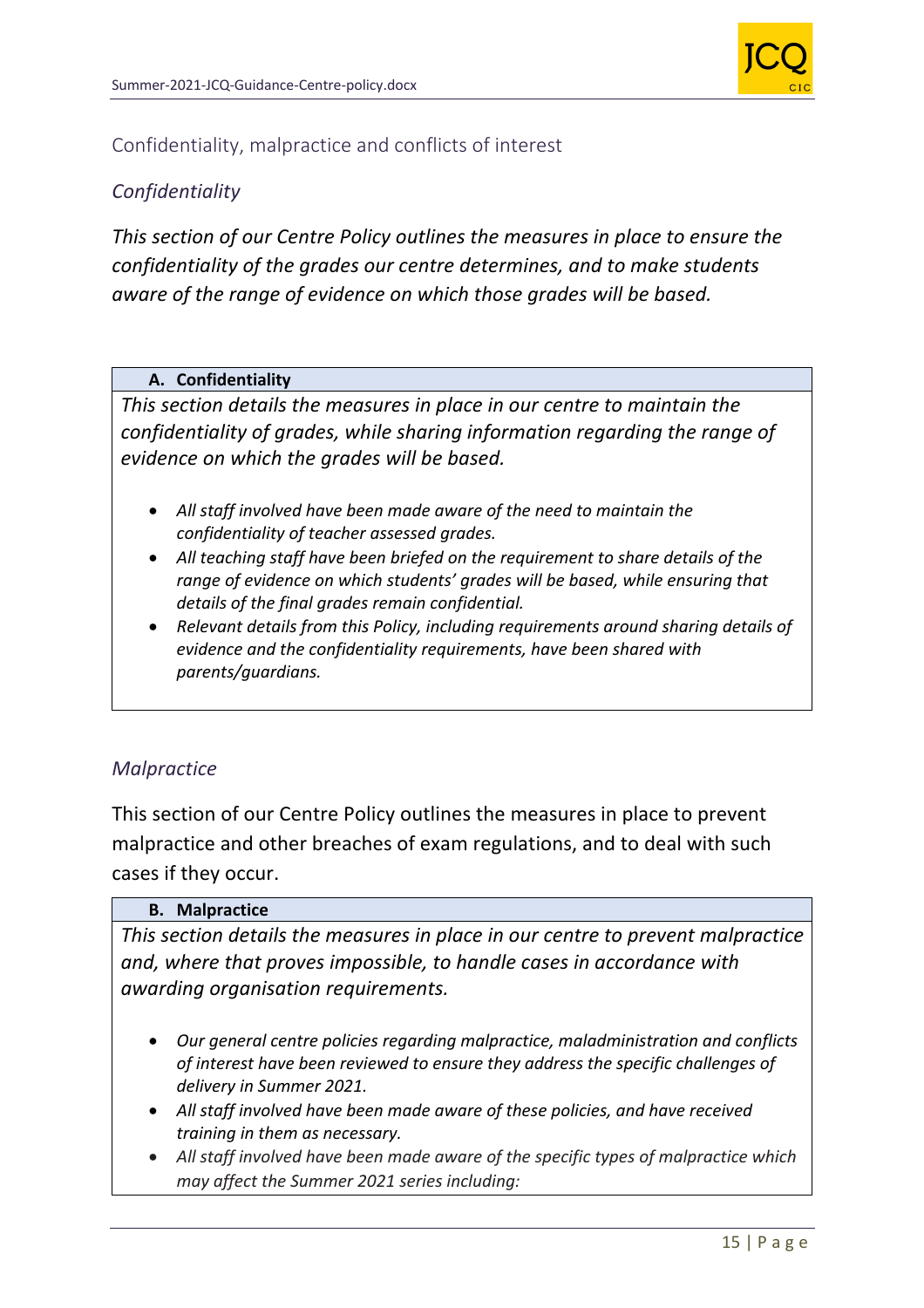

- o *breaches of internal security;*
- o *deception;*
- o *improper assistance to students;*
- o *failure to appropriately authenticate a student's work;*
- o *over direction of students in preparation for common assessments;*
- o *allegations that centres submit grades not supported by evidence that they know to be inaccurate;*
- o *centres enter students who were not originally intending to certificate a grade in the Summer 2021 series;*
- o *failure to engage as requested with awarding organisations during the External Quality Assurance and appeal stages; and*
- o *failure to keep appropriate records of decisions made and teacher assessed grades.*
- *The consequences of malpractice or maladministration as published in the JCQ guidance: JCQ Suspected Malpractice: Policies and Procedures and including the risk of a delay to students receiving their grades, up to, and including, removal of centre status have been outlined to all relevant staff.*

## *Conflicts of Interest*

This section of our Centre Policy outlines the measures in place to address potential conflicts of interest.

#### **C. Conflicts of Interest**

*This section details our approach to addressing conflicts of interest, and how we will respond to such allegations.* 

- *To protect the integrity of assessments, all staff involved in the determination of grades must declare any conflict of interest such as relationships with students to our Head of Centre for further consideration.*
- *Our Head of Centre will take appropriate action to manage any conflicts of interest arising with centre staff in accordance with the JCQ documents - General Regulations for Approved Centres, 1 September 2020 to 31 August 2021.*
- *We will also carefully consider the need if to separate duties and personnel to ensure fairness in later process reviews and appeals.*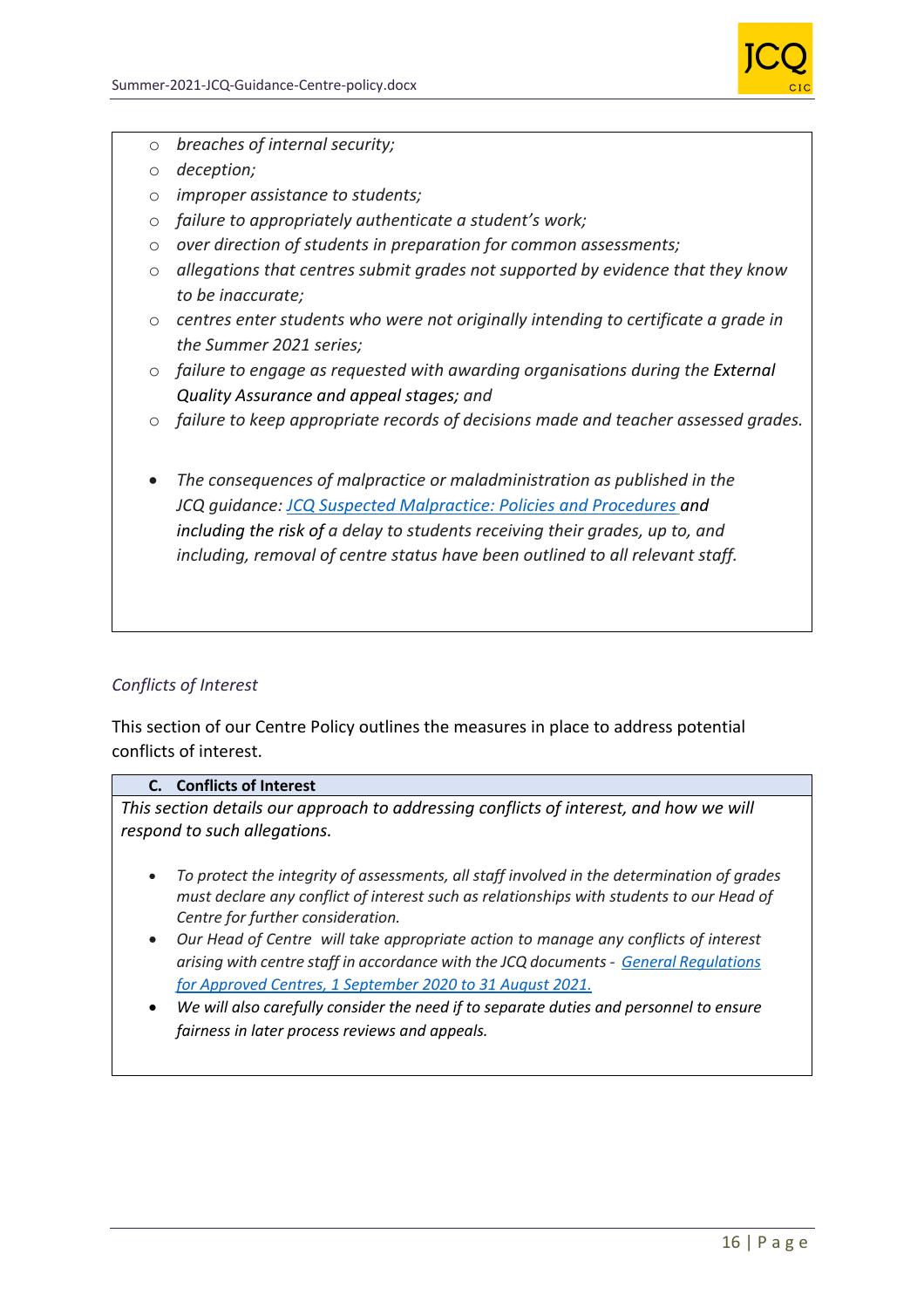

## External Quality Assurance

This section of our Centre Policy outlines the arrangements in place to comply with awarding organisation arrangements for External Quality Assurance of teacher assessed grades in a timely and effective way.

#### **A. External Quality Assurance**

*This section outlines the arrangements we have in place to ensure the relevant documentation and assessment evidence can be provided in a timely manner for the purposes of External Quality Assurance sampling, and that staff can be made available to respond to enquiries.* 

- *All staff involved have been made aware of the awarding organisation requirements for External Quality Assurance as set out in the JCQ Guidance.*
- *All necessary records of decision-making in relation to determining grades have been properly kept and can be made available for review as required.*
- *All student evidence on which decisions regarding the determination of grades has been retained and can be made available for review as required.*
- *Instances where student evidence used to decide teacher assessed grades is not available, for example where the material has previously been returned to students and cannot now be retrieved, will be clearly recorded on the appropriate documentation.*
- *All staff involved have been briefed on the possibility of interaction with awarding organisations during the different stages of the External Quality Assurance process and can respond promptly and fully to enquiries, including attendance at Virtual Visits should this prove necessary.*
- *Arrangements are in place to respond fully and promptly to any additional requirements/reviews that may be identified as a result of the External Quality Assurance process.*
- *Staff have been made aware that a failure to respond fully and effectively to such additional requirements may result in further action by the awarding organisations, including the withholding of results.*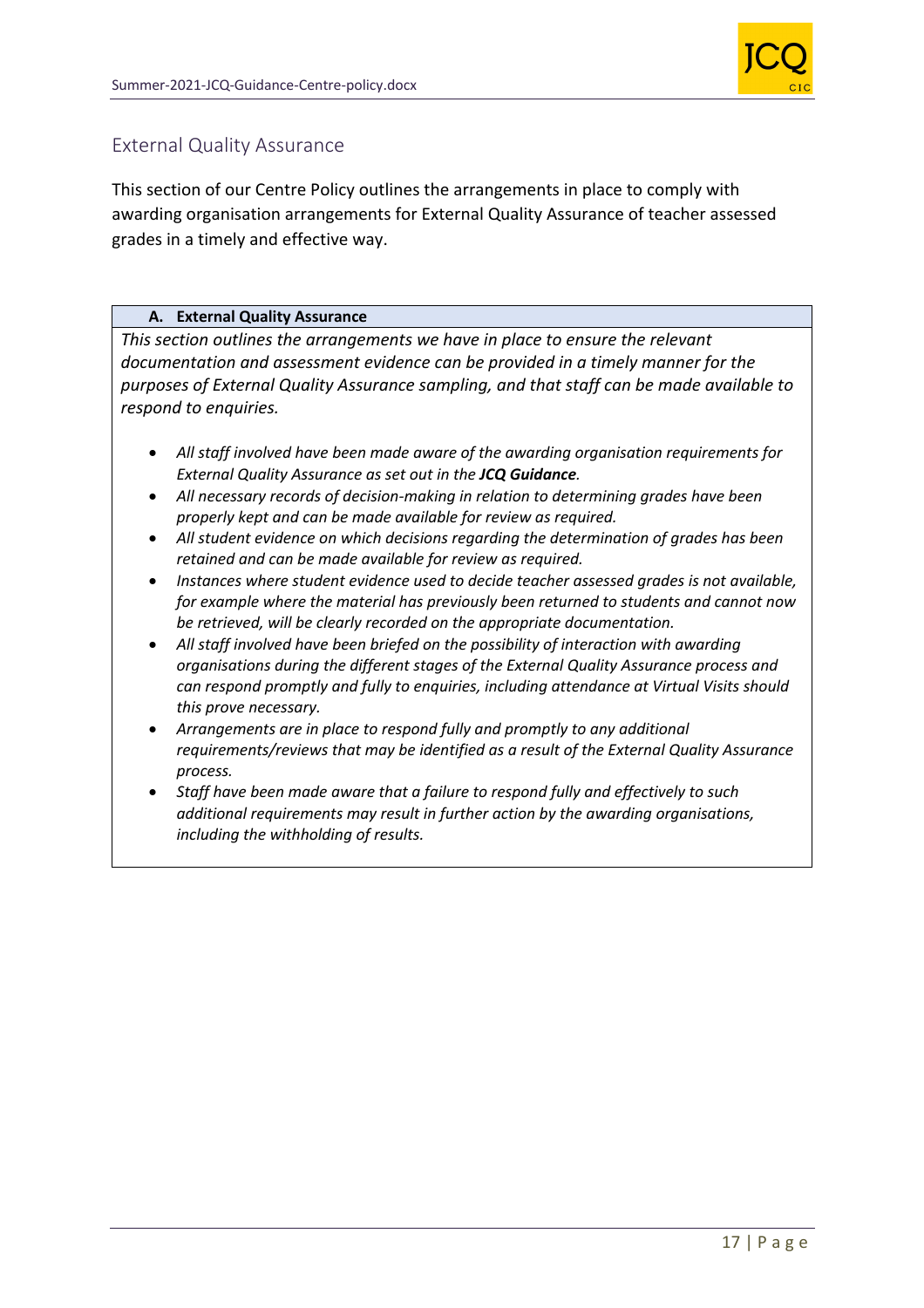

## Results

This section of our Centre Policy outlines our approach to the receipt and issue of results to students and the provision of necessary advice and guidance.

#### **A. Results**

*This section details our approach to the issue of results to students and the provision of advice and guidance.* 

- *All staff involved have been made aware of the specific arrangements for the issue of GCSE results in Summer 2021.*
- *Arrangements will be made to ensure the necessary staffing, including exams office and support staff, to enable the efficient receipt and release of results to our students.*
- *Arrangements will be in place for the provision of all necessary advice, guidance and support, including pastoral support, to students on receipt of their results.*
- *Such guidance will include advice on the appeals process in place in 2021 (see below).*
- *Appropriate staff will be available to respond promptly to any requests for information from awarding organisations, for example regarding missing or incomplete results, to enable such issues to be swiftly resolved.*
- *Parents/guardians have been made aware of arrangements for results days.*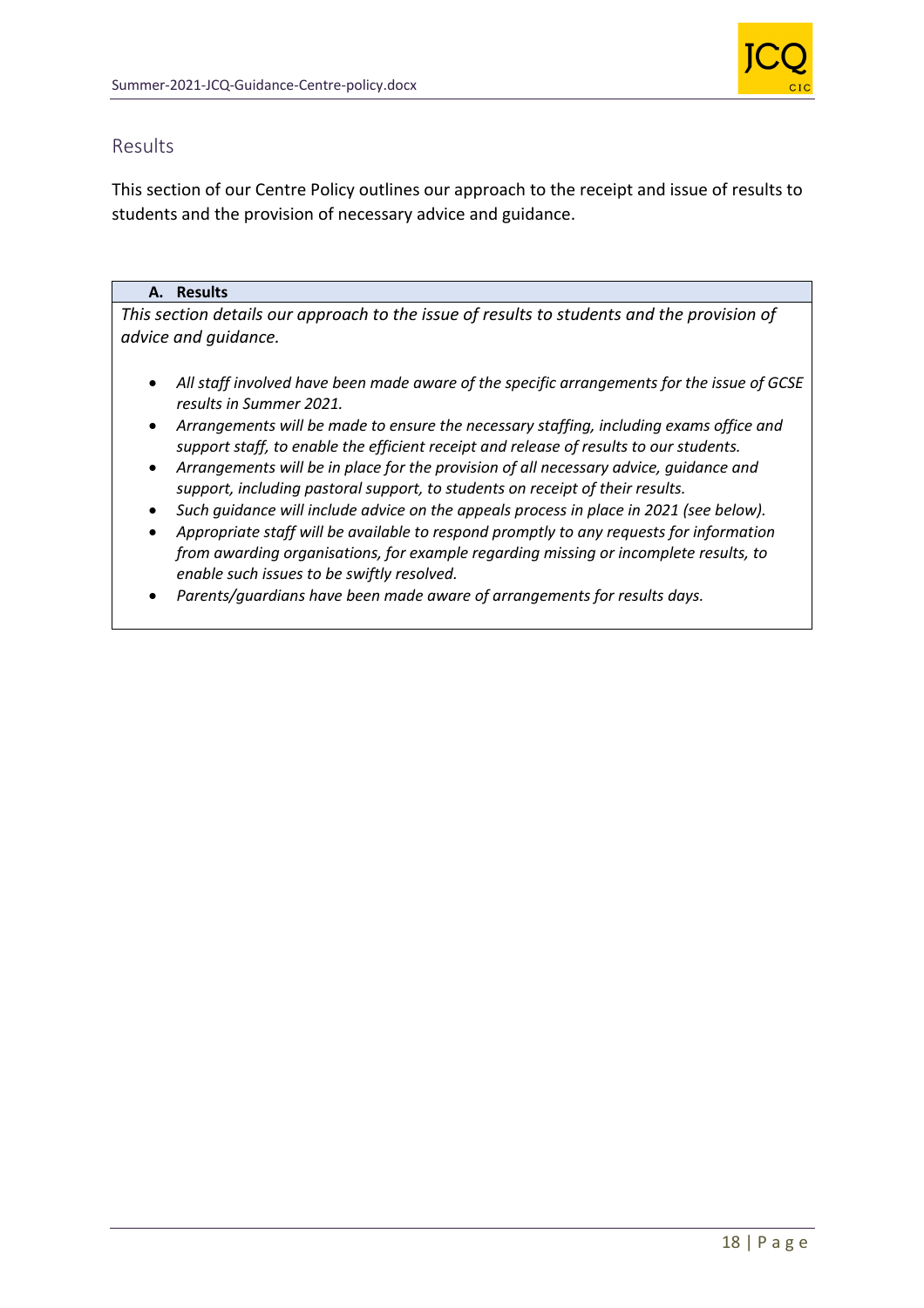

## Appeals

This section of our Centre Policy outlines our approach to Appeals, to ensure that they are handled swiftly and effectively, and in line with JCQ requirements.

#### **A. Appeals**

*This section details our approach to managing appeals, including Centre Reviews, and subsequent appeals to awarding organisations.* 

*All staff involved have been made aware of the arrangements for, and the requirements of, appeals in Summer 2021, as set out in the JCQ Guidance.*

- *Internal arrangements will be in place for the swift and effective handling of Centre Reviews in compliance with the requirements.*
- *All necessary staff have been briefed on the process for, and timing of, such reviews, and will be available to ensure their prompt and efficient handling.*
- *Leaners have been appropriately guided as to the necessary stages of appeal.*
- *Arrangements will be in place for the timely submission of appeals to awarding organisations, including any priority appeals, for example those on which university places depend.*
- *Arrangements will be in place to obtain the written consent of students to the initiation of appeals, and to record their awareness that grades may go down as well as up on appeal.*
- *Appropriate information on the appeals process will be provided to parents/carers*.